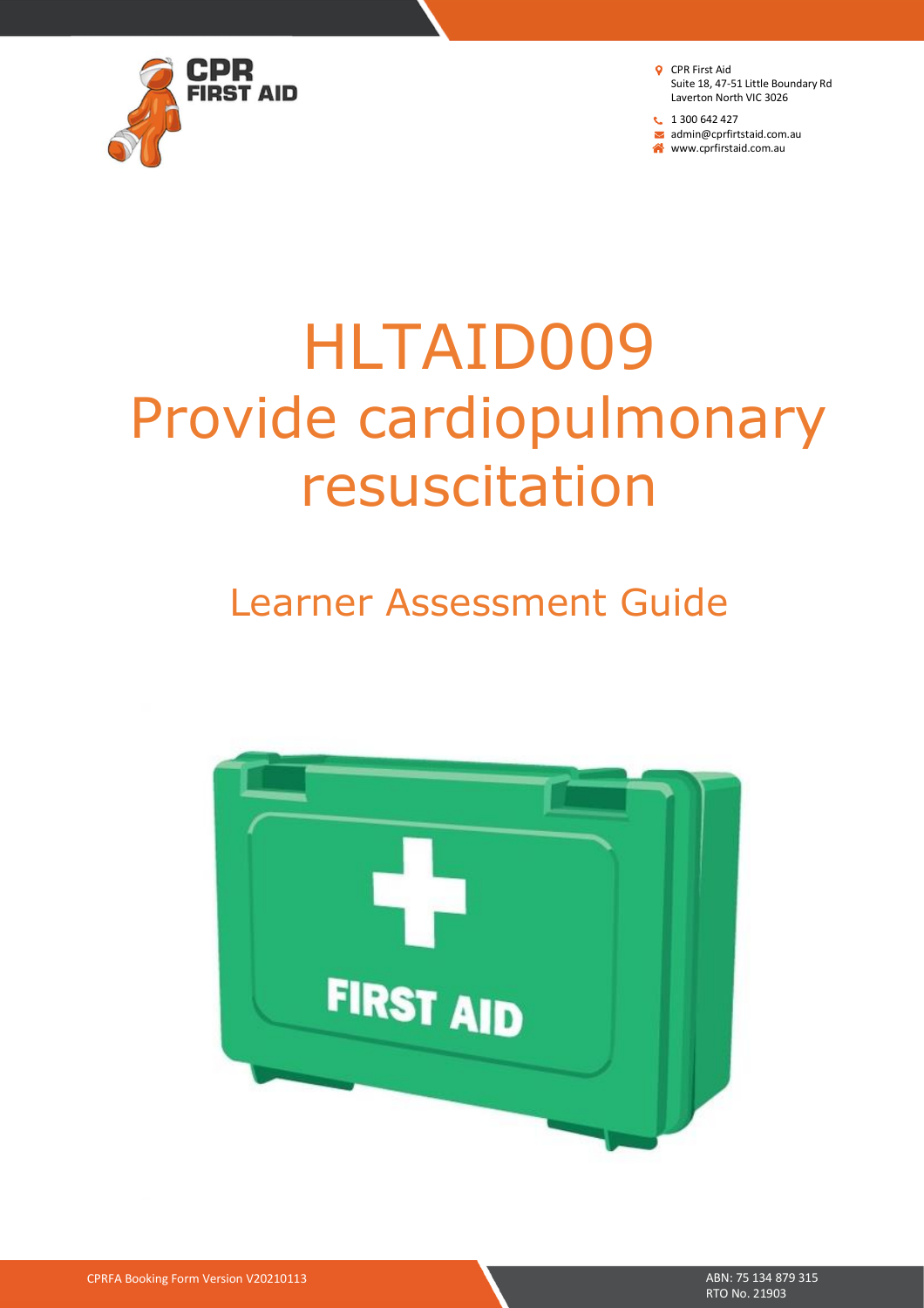

 $1300642427$ admin@cprfirtstaid.com.au

www.cprfirstaid.com.au

# **Unit of Competency: HLTAID009 Provide cardiopulmonary resuscitation (Release 1)**

#### **Application**

This unit describes the skills and knowledge required to perform cardiopulmonary resuscitation (CPR) in line with the Australian Resuscitation Council (ARC) Guidelines.

This unit applies to all persons who may be required to provide CPR, in a range of situations, including community and workplace settings.

*Specific licensing/regulatory requirements relating to this competency, including requirements for refresher training should be obtained from the relevant national/state /territory Work Health and Safety Regulatory Authorities.*

#### **Unit Mapping information**

No equivalent unit.

#### **Entry Requirements**

As per **HLTAID009**, there are no pre-requisites. No prior experience is required

The Learner upon enrolment or before course commencement should inform the RTO if they have an identified language/literacy or other learning need, or a disability or have physical limitations, so that the assessment method can be "reasonably adjusted" by the RTO and pre-determined to best accommodate the Learner so that they will be able to appropriately work their way through the training program. Note that the Learner will need to meet the required ACSF levels and Foundation Skills requirements to successfully complete the course.

It is important to note that the HLTAID competency standards do require a level of physical ability to meet the evidence requirements for assessment. Due to the potential risk to health and safety it is important to note that Learners must be able to perform at least 2 minutes of uninterrupted CPR on an adult manikin placed on the floor. These standards relate to the level of performance required to provide resuscitation and respond to an emergency situation where there may be risk to life.

#### **Foundation Skills**

#### *Foundation skills essential to performance are explicit in the performance criteria of this unit of competency.*

The Learner will need to meet the required ACSF levels and Foundation Skills requirements (language, literacy and numeracy) that are essential to performance to successfully complete the course.

For example, during the CPR scenario you'll need to demonstrate how to:

- Seek assistance from emergency response services
- Provide an accurate verbal report of a first aid incident
- Accurately convey incident details to emergency response services
- Participate in debriefing with a supervisor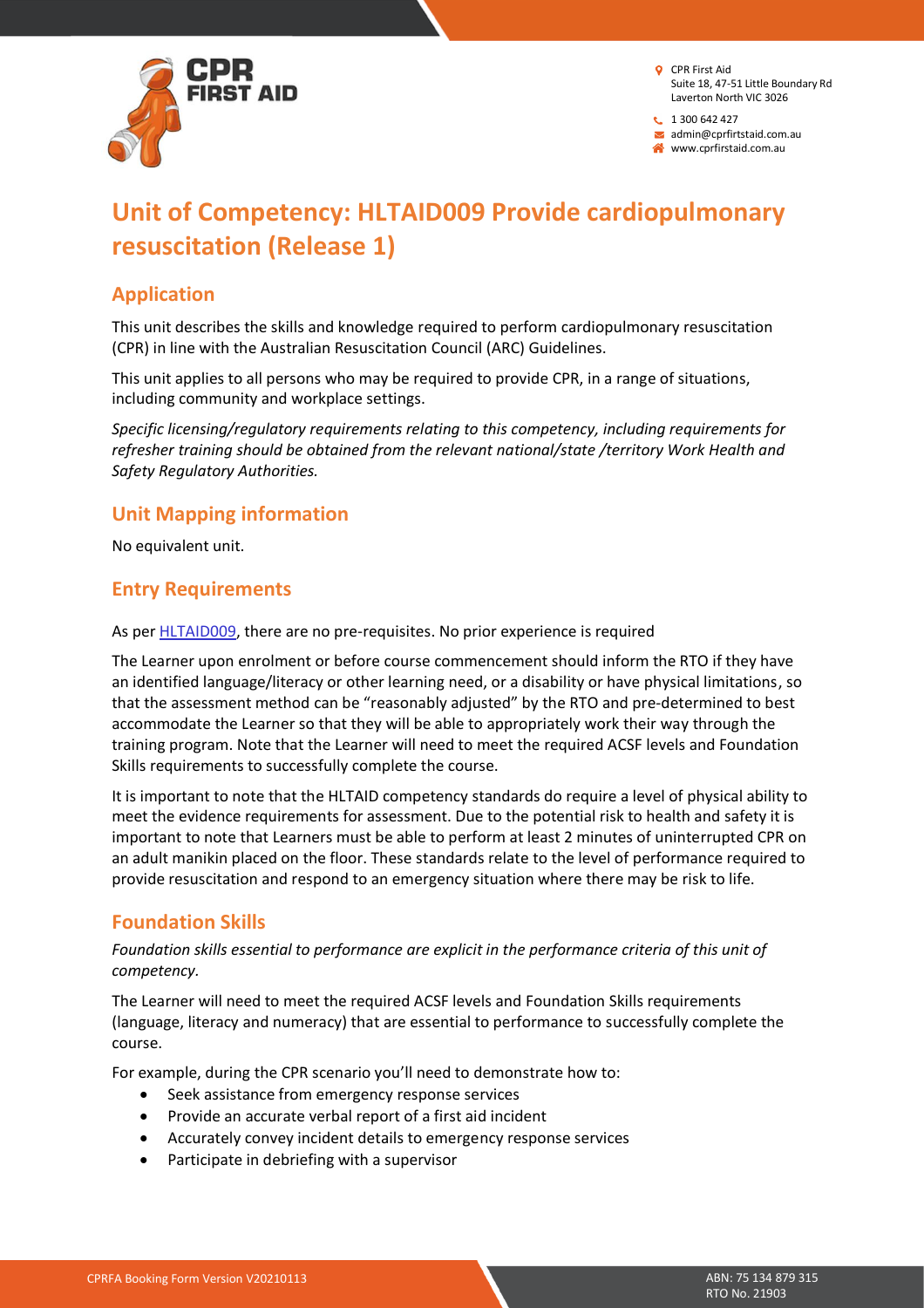

**t** 1 300 642 427 admin@cprfirtstaid.com.au www.cprfirstaid.com.au

#### **Performance Criteria**

| <b>Element</b><br>Elements describe the<br>essential outcomes. |                                              | <b>Performance Criteria</b><br>Performance criteria describe the performance needed to demonstrate<br>achievement of the element.                                                                                                                                                       |
|----------------------------------------------------------------|----------------------------------------------|-----------------------------------------------------------------------------------------------------------------------------------------------------------------------------------------------------------------------------------------------------------------------------------------|
|                                                                | 1. Respond to an<br>emergency situation      | 1.1 Recognise and assess an emergency situation<br>1.2 Ensure safety for self, bystanders and casualty<br>1.3 Assess the casualty and recognise the need for<br>cardiopulmonary resuscitation (CPR).<br>1.4 Seek assistance from emergency services                                     |
|                                                                | 2. Perform CPR<br>procedures                 | 2.1 Perform CPR in accordance with the ARC guidelines.<br>2.2 Display respectful behaviour towards casualty<br>2.3 Operate automated external defibrillator (AED) according to<br>manufacturer's instructions                                                                           |
|                                                                | 3. Communicate<br>details of the<br>incident | 3.1 Accurately convey incident details to emergency response<br>services<br>3.2 Report details of incident in line with appropriate workplace<br>or site procedures<br>3.3 Maintain privacy and confidentiality of information in line with<br>statutory and/or organisational policies |
|                                                                | 4. Review the incident                       | 4.1 Recognise the possible psychological impacts on self and other<br>rescuers and seek help when required<br>4.2 Contribute to a review of the first aid response as required                                                                                                          |

## **Assessment Requirements**

#### **Performance Evidence**

- Evidence of the ability to complete tasks outlined in elements and performance criteria of this unit in the context of the workplace or community setting.
- There must be evidence that the candidate has completed the following tasks in line with State/Territory regulations, first aid codes of practice, first aid guidelines determined by the Australian Resuscitation Council (ARC) and other Australian national peak clinical bodies and workplace or site procedures:
- Managed, in line with ARC guidelines, the unconscious, breathing casualty including appropriate positioning to reduce the risk of airway compromise.
- Managed, in line with ARC guidelines, the unconscious, non-breathing adult, including:
	- o Performing at least 2 minutes of uninterrupted single rescuer cardiopulmonary resuscitation (CPR) (5 cycles of both compressions and ventilations) on an adult resuscitation manikin placed on the floor
	- o Following the prompts of an automated external defibrillator (AED) to deliver at least one shock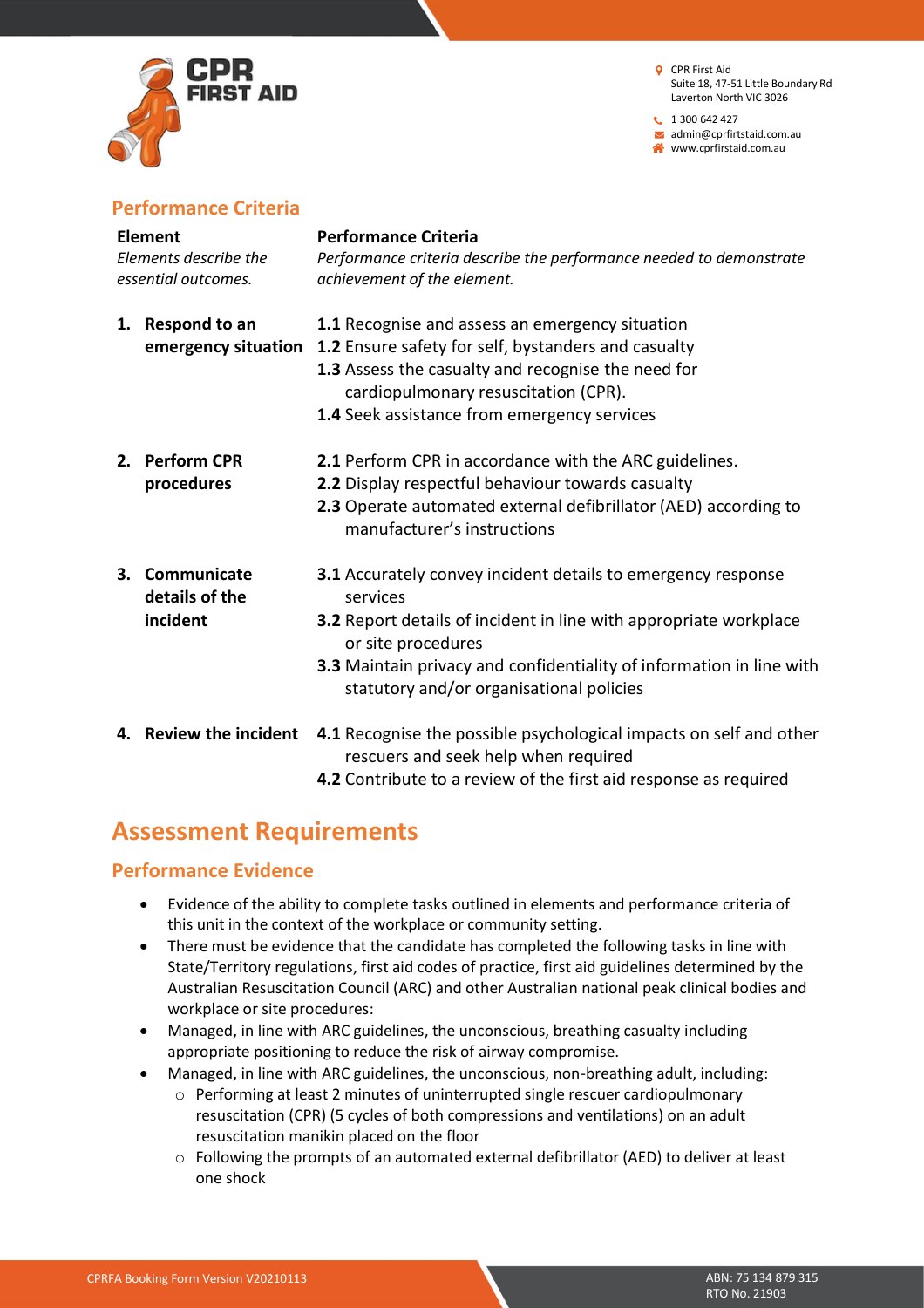

 $1300642427$ admin@cprfirtstaid.com.au

www.cprfirstaid.com.au

- $\circ$  Demonstrating a rotation of single rescuer operators with minimal interruptions to compressions
- o Responding appropriately in the event of regurgitation or vomiting
- o Handing over to emergency services
- o Providing an accurate verbal report of the incident
- Reviewing the incident
- Managed, in line with ARC guidelines, the unconscious, non-breathing infant, including:
- Performing at least 2 minutes of uninterrupted single rescuer CPR (5 cycles both compressions and ventilations) on an infant resuscitation manikin placed on a firm surface.

#### **Knowledge Evidence**

Demonstrated knowledge required to complete the tasks outlined in elements and performance criteria of this unit:

- Guidelines and procedures including:
	- $\circ$  Relevant ARC guidelines to managing the unconscious breathing and non-breathing casualty and provision of CPR
	- $\circ$  Potential incident hazards and risk minimisation processes when providing first aid
	- $\circ$  Infection control procedures, including use of standard precautions and resuscitation barrier devices
	- o Requirements for currency of skill and knowledge
	- o First aid codes of practice
	- o Appropriate workplace or site procedures relevant to the provision of first aid
- Legal, workplace and community considerations, including:
	- o Duty of care requirements
	- o Own skills and limitations
	- o Consent and how it relates to the conscious and unconscious casualty
	- o Privacy and confidentiality requirements
	- o Awareness of potential need for stress management techniques and available support for rescuers
- Considerations when providing CPR, including:
	- $\circ$  Upper airway and effect of positional change
	- o Appropriate duration and cessation of CPR
	- o Appropriate use of an AED
	- o Safety and maintenance procedures for an AED
	- o Chain of survival
	- o How to access emergency services
- Techniques for providing CPR to adults, children and infants including:
	- o How to recognise that a casualty is unconscious and not breathing normally
	- o Rate, ratio and depth of compressions/ventilations
	- o Correct hand positioning for compressions
	- o Basic anatomy, physiology and the differences between adults, children and infants relating to CPR.

#### **Assessment Conditions**

Each candidate to demonstrate skills in an environment that provides realistic in-depth, industryvalidated scenarios and simulations to assess candidates' skills and knowledge.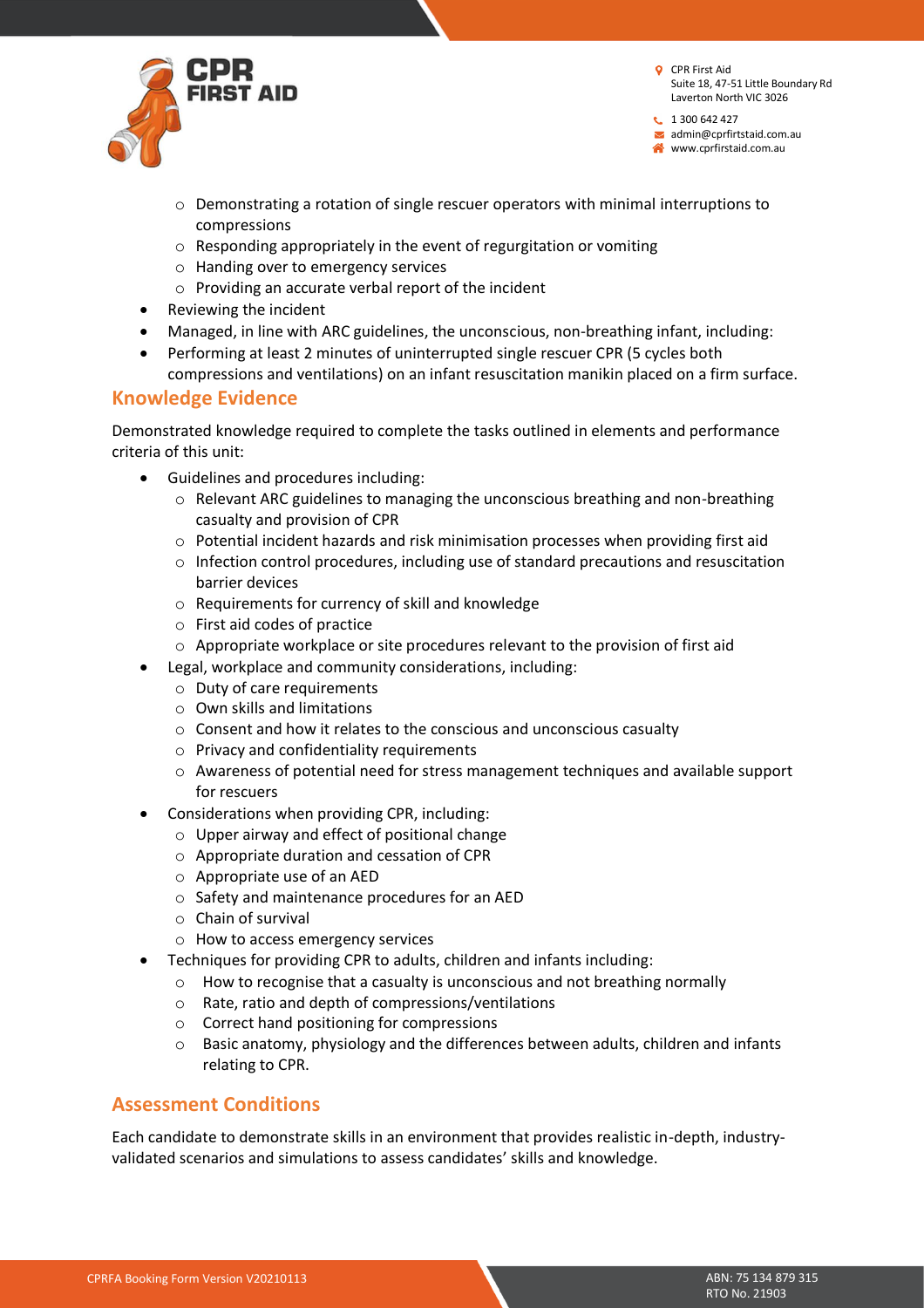

 $1300642427$ admin@cprfirtstaid.com.au www.cprfirstaid.com.au

Due to the nature of this type of training, it is acceptable for the performance evidence to be collected in a simulated environment.

Compression and ventilation skills must be demonstrated on resuscitation manikins following ARC guidelines for the purpose of assessment of CPR procedures.

Assessment must ensure access to:

- Adult and infant resuscitation manikins following ARC guidelines for the purpose of assessment of CPR procedures
- AED training devices
- Personal protective equipment (PPE)

Simulated assessment environments must simulate real-life situations where these skills and knowledge would be performed, with all the relevant equipment and resources of that workplace/community environment.

#### **Assessor requirements**

Assessors must satisfy the Standards for Registered Training Organisations' requirements for assessors and must hold this unit or demonstrate equivalent skills and knowledge to that contained within this unit.

### **Conducted Assessments**

All assessments will be conducted in English and the assessment methods include:

#### **Blended Learning**

Blended learning entails that the Learner will study via a variety of learning methods. This course will be conducted by the following means:

#### **Pre-Learning:**

- 1. Option One: Written Materials: The Learner is sent their study materials prior to the course. The Learner is required to read the materials and answer the assessment questions. Allow for 1 to 2 hours to study and complete the assessment questions. The study materials and the completed assessments are brought with them when attending the classroom training session for a half day of practical work. Materials are reviewed and checked.
- 2. Option Two: e-learning: Learner is sent a link to access online learning materials and completes the theory aspect online. Allow for 1 to 2 hours read the online material and complete the assessment questions. Results are recorded automatically with the RTO. Then you attend a classroom training session for a half day of practical work

At the beginning of the day's session, just after the Course Introduction stage, Learners who have completed online eLearning will need to complete a "Knowledge Verification Assessment Questionnaire" by answering five (5) Assessment questions that they had previously answered as proof that their previous online answers were their own work. The assessment sheet notes that the Learner needs to achieve 100% at first attempt. Learners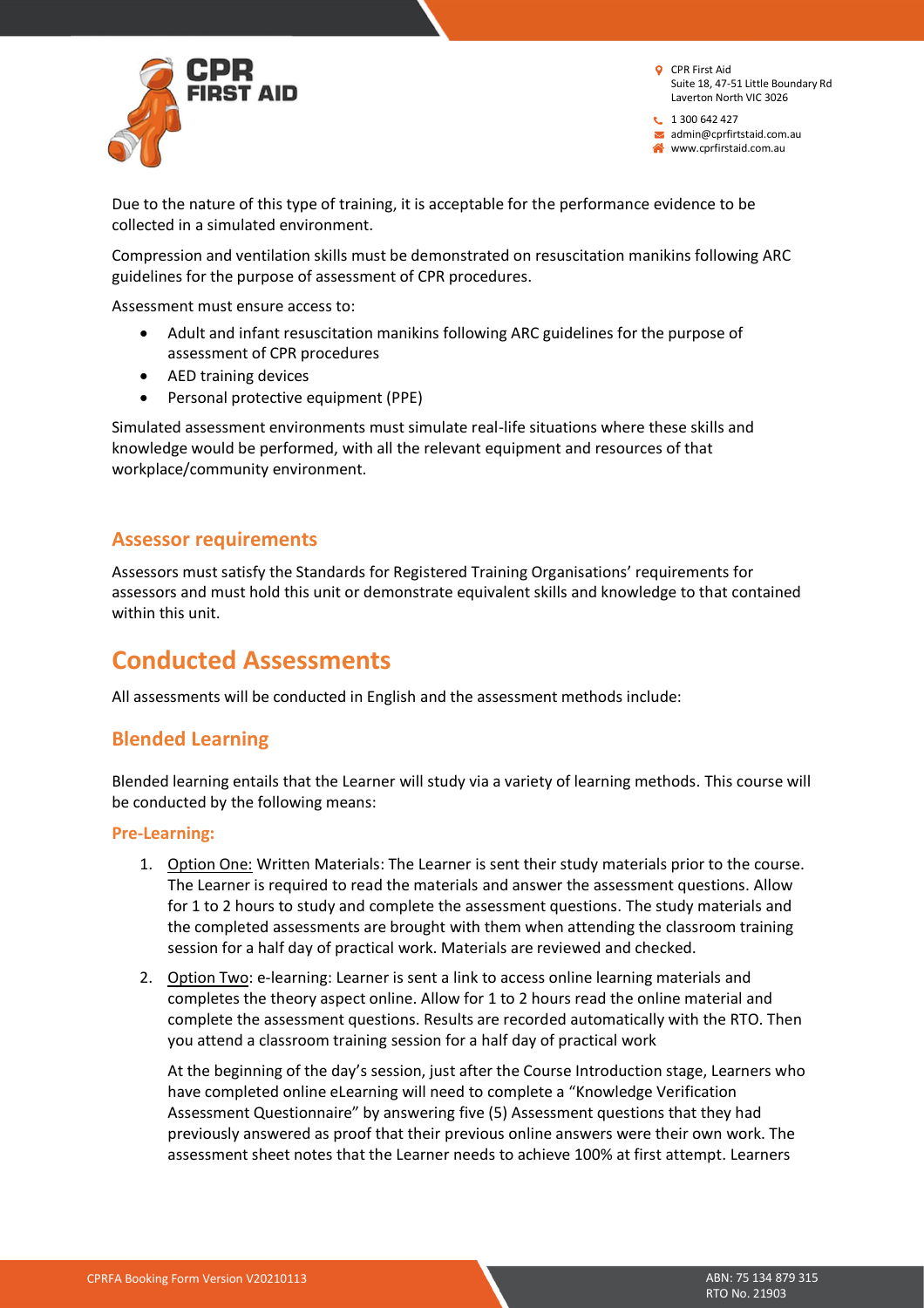

 $1300642427$ admin@cprfirtstaid.com.au www.cprfirstaid.com.au

who are unable to achieve a 100% result with the verifying questions will be asked to leave the course and talk with the office administration team about the matter.

#### **Face to Face:**

- 1. Option One: Once the Learner has completed their pre-learning requirements, they attend a classroom training session for a half day of practical work covering all aspects of the subject matter. This involves the Trainer reviewing pre-studied materials to ensure that the Learner has attained the underpinning knowledge required to perform the required practical tasks.
- 2. Option Two: No pre-learning has been undertaken. The Learner attends a classroom training session for a half day of theory and practical work covering all aspects of the subject matter. Knowledge/theory and practical aspects are interwoven over the half-day

For each task, there will be a demonstration, practice session and then the assessment activity.

The following sectors will describe in detail the assessment process for each type.

#### **Knowledge Evidence**

The Student must be able to demonstrate essential knowledge required to effectively complete tasks outlined in elements and performance criteria of this unit, manage tasks and manage contingencies in the context of the work role.

A theory assessment will be provided and can be completed as an "Open Book" assessment. You'll be required to sign off on the completed assessment stating that it was your own work. A 100% mark is required for all theory assessments but you can have multiple attempts to correct the answers that were wrong.

Some questions may have more than one correct answer (Will be indicated by the question number being in bold with an asterisk \* e.g. **\*5**). Fill in all circles that are correct as you answer into the first row of each question (attempt 1). If you need to change an answer, simply cross the incorrect circle and fill in another one that you think is correct, e.g.  $\overline{O} \circ \bullet \mathbf{X}$ . If the assessor has marked the answer as incorrect (wrong), then you will need to redo the question in row 2 (Attempt 2).

If required, Students can reattempt the questions (Attempt 3) that were answered incorrectly. You should now circle the actual letters of A B $\mathbb C\mathbb D$  to clearly indicate the third attempt as being different from the second or first.

For Blended Delivery courses where you do pre-learning, students are required to complete the theory assessment prior to attending the course. The completed assessment is to be submitted during your classroom session for the practical component.

For Non-Blended Delivery courses, the theory assessment is completed in class time with your subject matter workbook provided on the day of the course. The theory will be assessed at the conclusion of the course.

Oral questions will be asked throughout the day to help demonstrate the Student's clear understanding of all topics covered in the course.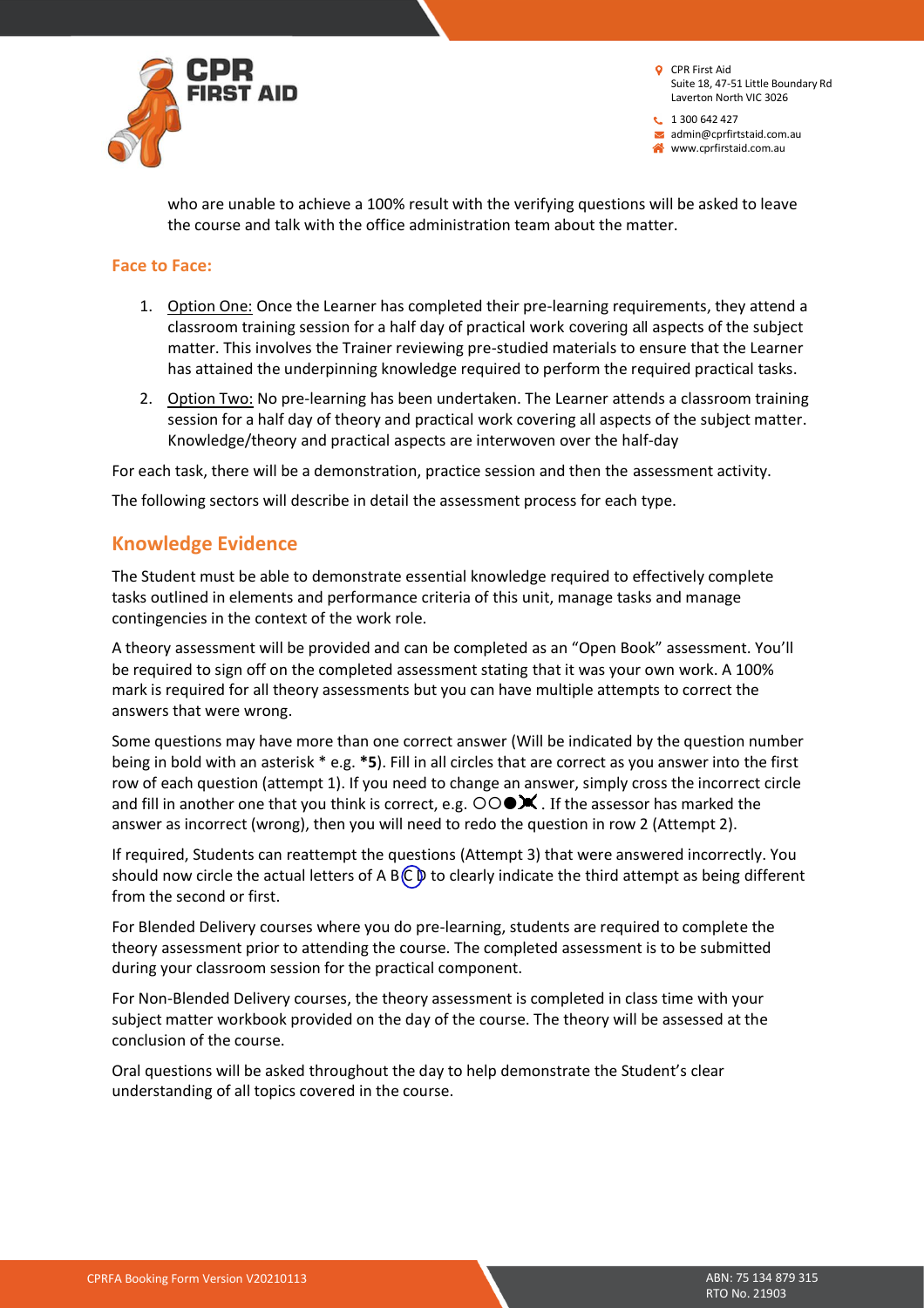

 $1300642427$ admin@cprfirtstaid.com.au www.cprfirstaid.com.au

#### **Performance Evidence**

The Student must show evidence of the ability to complete tasks outlined in elements and performance criteria of this unit, manage tasks and manage contingencies in the context of the job role.

Students will be placed into pairs and will conduct practical assessment tasks on each other with one conducting the task first, then swapping roles to allow the other student to do the task.

The trainer will set up pairs and arrange the necessary equipment, first aid products/supplies and classroom setup. It will be conducted in the classroom. The trainer will demonstrate the required task. Then the students will have a short period of time to practice after which you'll be required to demonstrate all steps of the task as an assessment. The task will be conducted without assistance of the trainer.

Students can have multiple attempts at each task if required.

#### **List of Assessment Tasks**

| All Learners will need to Demonstrate the Following Tasks: |                                                                                                                                                                                                                                                                                                                                                                                                                                                                                                    |                                                                 |  |  |
|------------------------------------------------------------|----------------------------------------------------------------------------------------------------------------------------------------------------------------------------------------------------------------------------------------------------------------------------------------------------------------------------------------------------------------------------------------------------------------------------------------------------------------------------------------------------|-----------------------------------------------------------------|--|--|
| No:                                                        | <b>Description of Assessment Activity Task</b>                                                                                                                                                                                                                                                                                                                                                                                                                                                     | <b>Requirements</b>                                             |  |  |
| M1                                                         | <b>Reassure &amp; display respect to casualty.</b> Apply during any scenario<br>1. Reassure the casualty in a caring and calm manner<br>2. Obtain consent - as applicable<br>Display respectful behaviour towards the casualty<br>4. Make them comfortable using available resources<br>5. Ensure casualty feels safe, secure and supported                                                                                                                                                        | Equipment:<br>N/A<br>Resources:<br>N/A                          |  |  |
| M <sub>5</sub>                                             | Accurately request and then convey casualty's and incident details to emergency response<br>services during any scenario<br>1. Request emergency assistance using a mobile phone<br>2. Say that someone is requiring CPR (Subject specific)<br>3. Hand over casualty to emergency response services<br>4. Accurately convey incident details<br>5. Accurately convey details of first aid rendered to the casualty<br>Explain what resources / equipment that were used to help treat the casualty | <b>Equipment:</b><br>• Mobile phone<br><b>Resources:</b><br>N/A |  |  |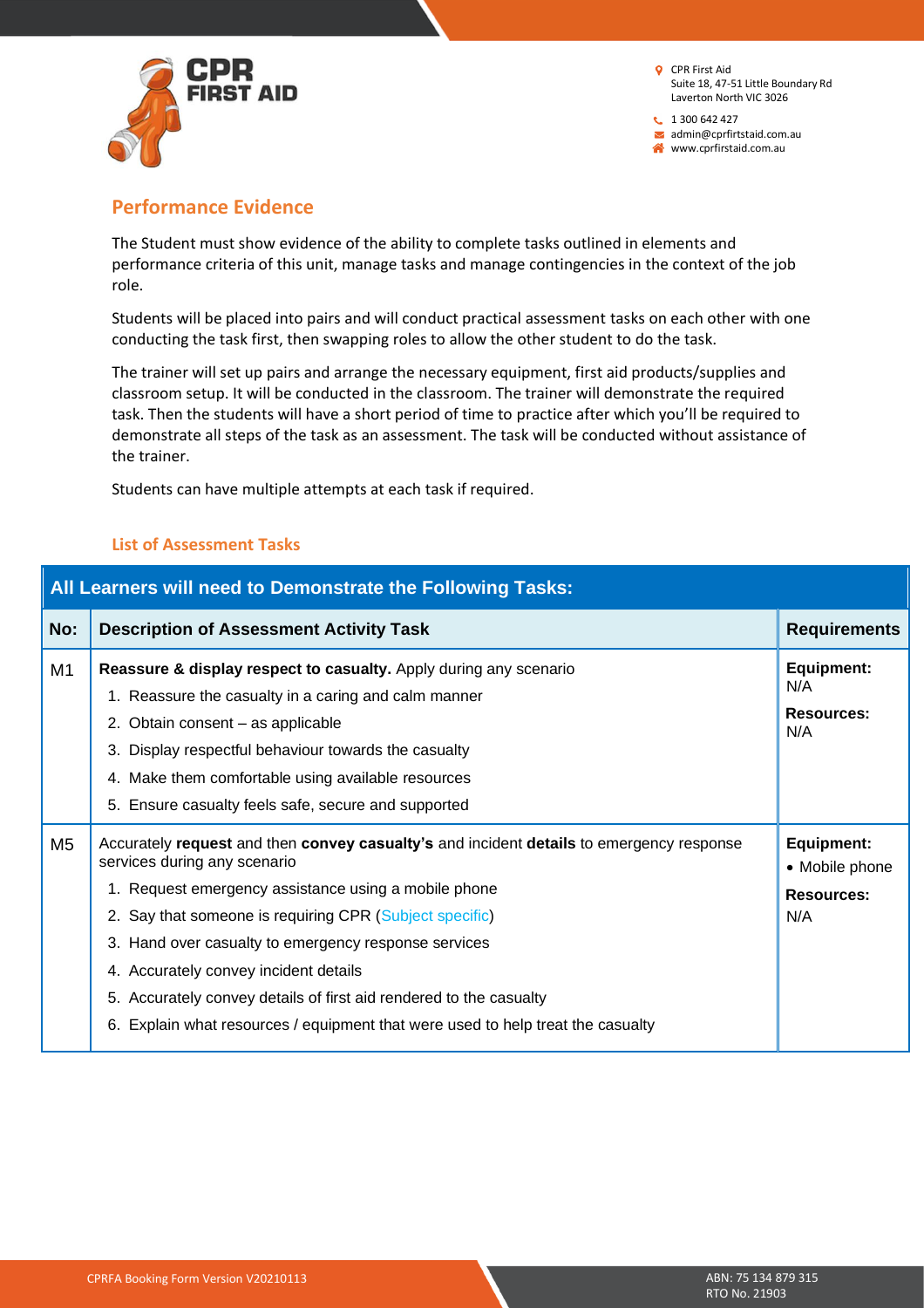

 $1300642427$ 

admin@cprfirtstaid.com.au

www.cprfirstaid.com.au

| No:            | Description of assessment activity task                                                                                                                                                                                                                                                                                                 | <b>Requirements</b>                                                      |
|----------------|-----------------------------------------------------------------------------------------------------------------------------------------------------------------------------------------------------------------------------------------------------------------------------------------------------------------------------------------|--------------------------------------------------------------------------|
| C <sub>1</sub> | <b>DRSABCD.</b> Complete all steps:<br>(Requires 2 learners: Learner 1, Learner 2, Both Learners)<br>1. Approach the incident                                                                                                                                                                                                           | <b>Equipment:</b><br>• Adult manikins<br>• AED trainer device            |
|                | 2. Identify, assess and minimise immediate hazards and any potential Dangers to self<br>and others                                                                                                                                                                                                                                      | • Mobile phone<br><b>Resources:</b>                                      |
|                | 3. Remove casualty from dangers if required<br>4. Assess scene for history, cause of injury<br>5. Observe casualty for signs of injury (Follow Task M1 as applicable)<br>6. Ask witnesses or bystanders for information regarding incident or casualty's medical<br>history                                                             | • Adult manikin lung<br>bags<br>• Manikin face shields<br>• AED pad sets |
|                | 7. Check for a Response using talk and touch. Ask casualty to squeeze hands (No<br>response)                                                                                                                                                                                                                                            | • Alcohol swabs                                                          |
|                | 8. Gently squeeze casualty shoulders. No Response. Assess casualty to be unconscious<br>9. Ask or arrange for someone to Send for Help, e.g. ring 000 / 112<br>10. Check Airway for foreign material and clear if required by rolling on side and scooping<br>out                                                                       |                                                                          |
|                | 11. Airway clear. Tilt head (Casualty is in a supine position)<br>12. Look, listen & feel for normal Breathing for 10 seconds<br>a. Place cheek near their mouth, look to see chest rise and place hand on stomach to<br>feel for breathing                                                                                             |                                                                          |
|                | 13. Unconscious / not breathing normally. Send for an AED & promptly commence C.P.R.<br>14. Regurgitation occurs, move to recovery position, clear airway. (Follow Task C6)<br>15. Return to supine position. Continue by providing 1-person C.P.R. for 2 minutes. (5<br>cycles of compressions + ventilations - 30:2) (Follow Task C2) |                                                                          |
|                | 16. AED arrives at 2-minute mark demonstrate seamless changeover<br>17. Continues C.P.R. Use AED & follow voice prompts. Continues C.P.R. (Follow Task C5)<br>18. Accurately communicate details of occurrence and aid provided to emergency services<br>(Follow Task M5)                                                               |                                                                          |
| C <sub>2</sub> | C.P.R. - Adult Manikin: (Placed on floor) (Requires 2 learners: Learner 1, Learner 2, Both<br>Learners)<br>1. Place the dominant hand on the correct compression point – heel of the hand on the<br>centre of chest                                                                                                                     | <b>Equipment:</b><br>• Adult manikins<br>• AED trainer device            |
|                | 2. Lock hands together, keeping fingers off chest, arms straight, shoulders above hands<br>Press sternum to 1/3 depth of chest and achieve 30 compressions @ rate of 120 per<br>3.<br>minute (2 per second)                                                                                                                             | <b>Resources:</b><br>• Adult manikin lung<br>bags                        |
|                | To have full chest recoil after each compression (No bouncing or jabs)<br>4.<br>Give 2 rescue breaths observing chest rise & fall, using manikin face shield<br>5.<br>Continue another 4 cycles of 30:2<br>6.<br>At the 2-minute mark (after 5 cycles), demonstrate seamless changeover<br>7.                                           | • Manikin face shields<br>• AED pad sets<br>• Alcohol swabs              |
|                | Learners swap roles. Continues C.P.R. and attach AED (as per Task C5)<br>8.                                                                                                                                                                                                                                                             |                                                                          |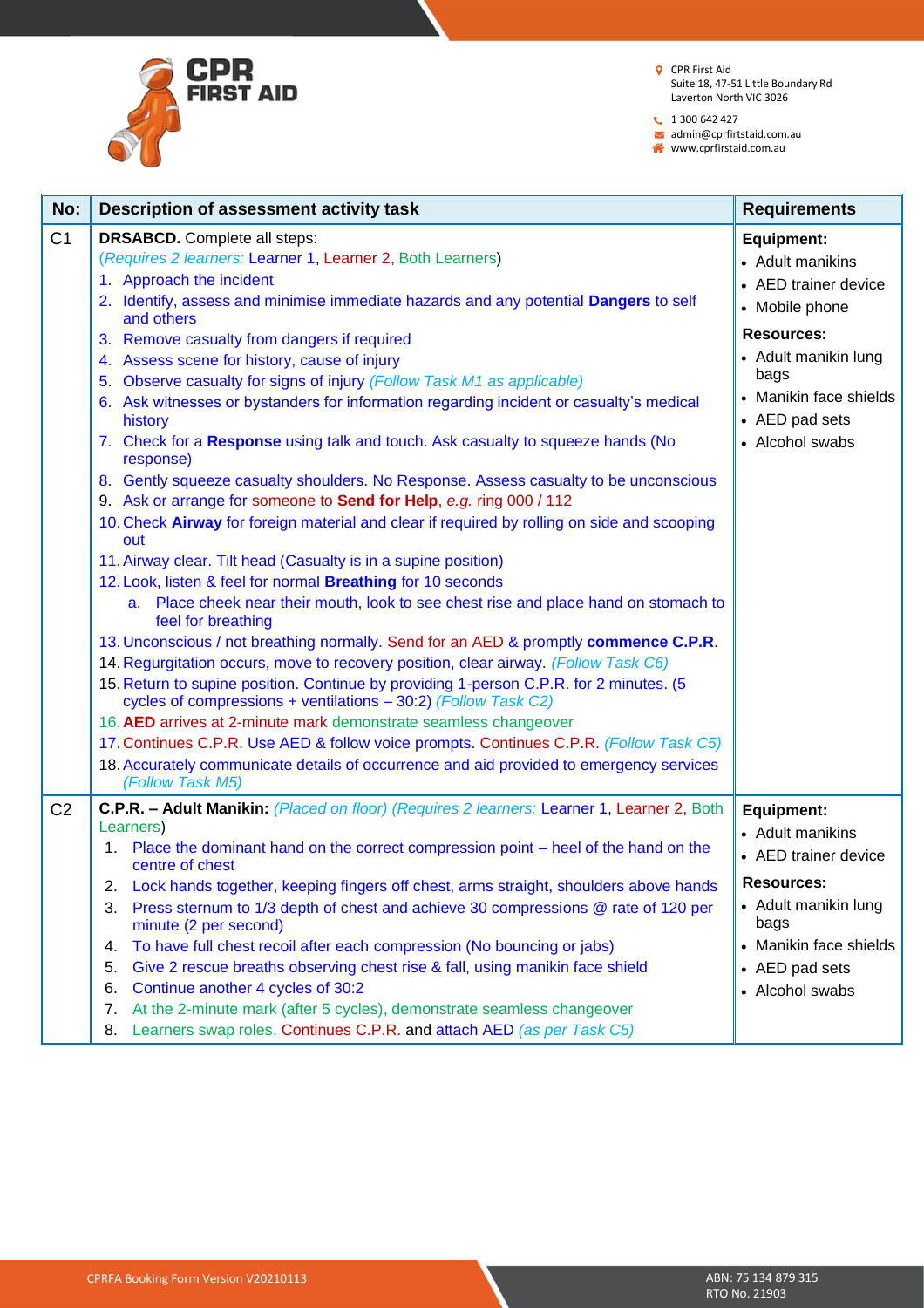

 $1300642427$ 

admin@cprfirtstaid.com.au

www.cprfirstaid.com.au

| C <sub>4</sub> | <b>C.P.R. – Infant Manikin:</b> (Placed on a firm surface) (Requires 1 learner)                                                                           | <b>Equipment:</b>        |
|----------------|-----------------------------------------------------------------------------------------------------------------------------------------------------------|--------------------------|
|                | Use DRS approach to the incident.<br>1.                                                                                                                   | • Infant manikins        |
|                | Look in mouth for foreign matter and clear any foreign material with fingers.<br>2.                                                                       | <b>Resources:</b>        |
|                | Open the airway by placing the infant head in a neutral / horizontal position.<br>3.                                                                      | • Infant manikin lung    |
|                | Look, listen and feel for normal breathing. (not breathing normally)<br>4.                                                                                | bags                     |
|                | Place 2 fingers on the correct compression point<br>5.                                                                                                    | • Manikin face shields   |
|                | Press sternum to 1/3 depth of chest and achieve 30 compressions @ rate of 120 per<br>6.<br>minute (2 per second)                                          | • Alcohol swabs          |
|                | To have full chest recoil after each compression<br>7.                                                                                                    |                          |
|                | With head in horizontal position, support jaw, seal mouth over infant's mouth & nose<br>8.                                                                |                          |
|                | Give 2 gentle puffs of air & observe chest rise & fall, using manikin face shield<br>9.                                                                   |                          |
|                | 10. Continue another 4 cycles of 30:2                                                                                                                     |                          |
| No:            | Description of assessment activity task                                                                                                                   | <b>Requirements</b>      |
| C <sub>5</sub> | Followed the prompts of an Automated External Defibrillator (AED). (To be incorporated                                                                    | <b>Equipment:</b>        |
|                | with Task C1: Step 16.) (Requires 2 learners: Learner 1, Learner 2)                                                                                       | • Adult manikins         |
|                | Perform C.P.R.<br>1.                                                                                                                                      | • AED trainer device     |
|                | Brings the AED unit. Demonstrate seamless changeover: Continues C.P.R<br>2.                                                                               | <b>Resources:</b>        |
|                | Unpack or open AED (Depends on brand)<br>3.                                                                                                               | • Adult manikin lung     |
|                | <b>Turn on AED</b><br>4.                                                                                                                                  | bags                     |
|                | <b>Follow voice prompts</b><br>5.                                                                                                                         | • Manikin face shields   |
|                | Expose the casualty's chest. Clean and dry if required<br>6.                                                                                              | • AED pad sets           |
|                | Tear open electrode pads and remove protective cover<br>7.                                                                                                | • Alcohol swabs          |
|                | Apply pads to the correct positions on the casualty's chest. Avoiding any implants and<br>8.<br>medication patches.                                       |                          |
|                | Roll on so no air pockets<br>9.                                                                                                                           |                          |
|                | 10. Continue to follow prompts: "Stand clear, do not touch the casualty". Check all clear<br>and no dangers. Press shock button as advised. (No response) |                          |
|                | 11. Continues C.P.R.                                                                                                                                      |                          |
| C <sub>6</sub> | Responded appropriately in the event of regurgitation or vomiting during C.P.R. Roll the                                                                  | <b>Equipment:</b>        |
|                | casualty (or manikin) into the recovery position:                                                                                                         | • Adult manikins         |
|                | 1. Place casualty's opposite arm at 90° angle away from their body                                                                                        | <b>Resources:</b>        |
|                | Lift other arm across their chest and hold<br>2.                                                                                                          | • Disposable gloves      |
|                | Lift closest knee until it bends<br>3.                                                                                                                    |                          |
|                | Place hands on casualty's shoulder and hip and roll them gently onto their side<br>4.                                                                     |                          |
|                | Place casualty's knee on the ground to stabilise them<br>5.                                                                                               |                          |
|                | Tilt casualty's head back slightly to open airway<br>6.                                                                                                   |                          |
|                | Using gravity, obvious fluids should drain<br>7.                                                                                                          |                          |
|                | Visible materials can be removed using the first aider's gloved hand<br>8.                                                                                |                          |
|                | Return to supine position & recheck for breathing<br>9.                                                                                                   |                          |
|                | 10. Continue C.P.R.                                                                                                                                       |                          |
| C7             | Roll the casualty into the recovery position from a supine position for an unconscious<br>breathing casualty:                                             | <b>Equipment:</b><br>N/A |